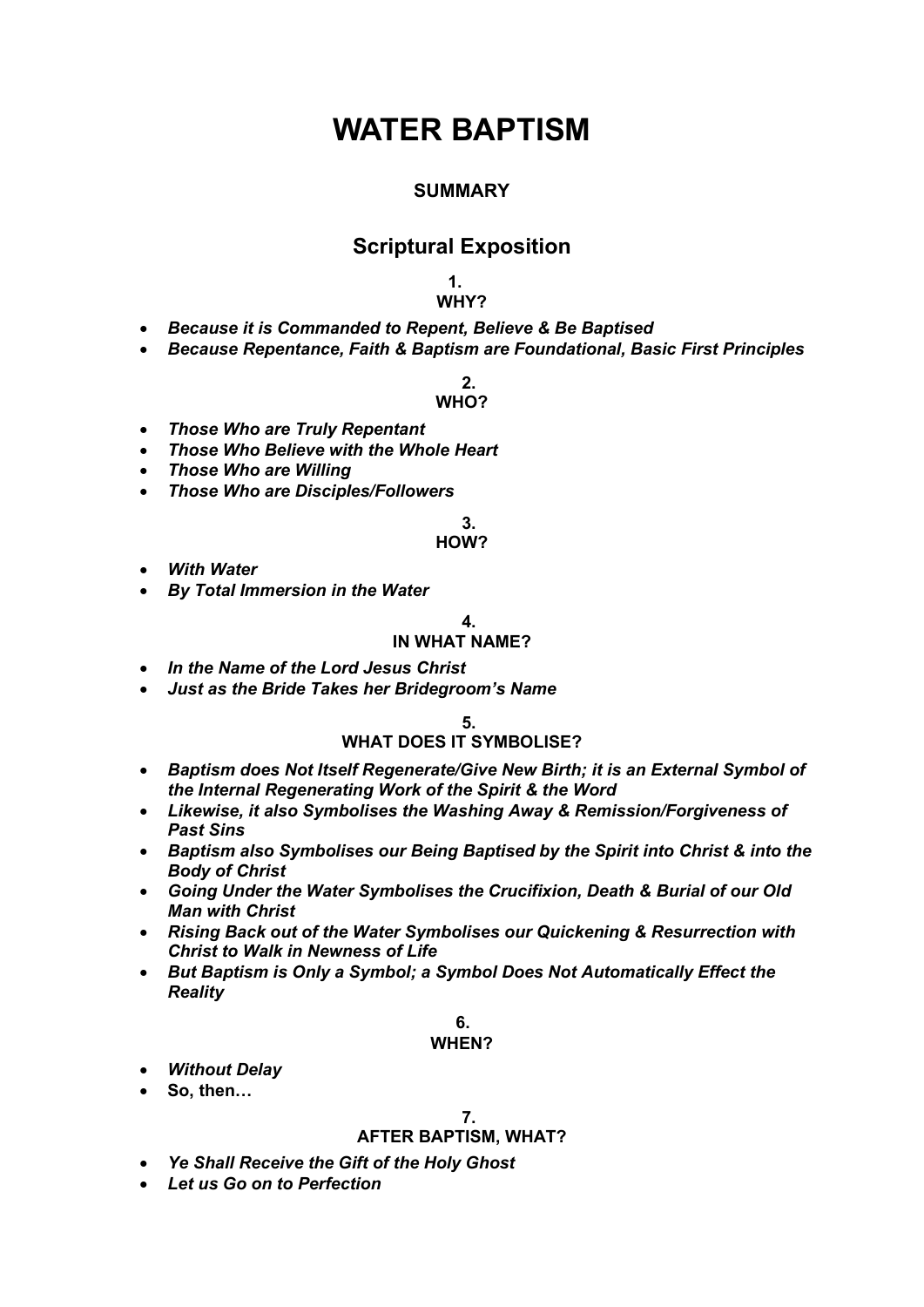# **Quotations of Brother Branham**

# **WHY?**

• *Because it is Commanded to Repent, Believe & Be Baptised*

#### **WHO?**

- *Those Who are Truly Repentant*
- *Those Who are Disciples/Followers*

#### **HOW?**

• *By Total Immersion*

#### **IN WHAT NAME?**

- *In the Name of the Lord Jesus Christ*
- *Just as the Bride Takes her Bridegroom's Name*

#### **WHAT DOES IT SYMBOLISE?**

- *Though Baptism is Essential to Salvation…*
- *…Baptism Does Not Save, but Faith*
- *Nor does Baptism Regenerate; it is only a Symbol of Regeneration*
- *It is also a Symbol of the Washing Away & Remission/Forgiveness of Past Sins*
- *But it is Only the Blood that Can Truly Forgive & Cleanse Sins*
- *Baptism is also a Symbol of our Being Baptised by the Spirit into Christ & into the Body of Christ*
- *Being Buried in the Water Symbolises the Crucifixion, Death & Burial of our Old Man with Christ & Rising from the Water our Quickening & Resurrection with Him to Walk in Newness of Life*
- *But Baptism is Only a Symbol; a Symbol Does Not Automatically Effect the Reality*

#### **AFTER BAPTISM, WHAT?**

• *Ye Shall Receive the Gift of the Holy Ghost*

#### **APPENDIX 1**

#### **In the Name of the Lord Jesus**

- *In the Name of the Lord Jesus or in the Name of the Father, Son and Holy Ghost?*
- *In the Name of, or on the Authority of, Jesus?*
- *Do all Things in the Name of the Lord Jesus*

#### **APPENDIX 2**

# **A Brief Historical Outline of Baptism in the Name of the Lord Jesus**

- *The New Testament*
- *1 st C (Ephesus Church Age)*
- *2 nd & 3rd C (Smyrna Church Age)*
- *From the 4th C to the 15th C (Pergamos & Thyatira Church Ages)*
- *16 th & 17th C, The Reformation Period (Sardis Church Age)*
- *20th C (Laodicea Church Age)*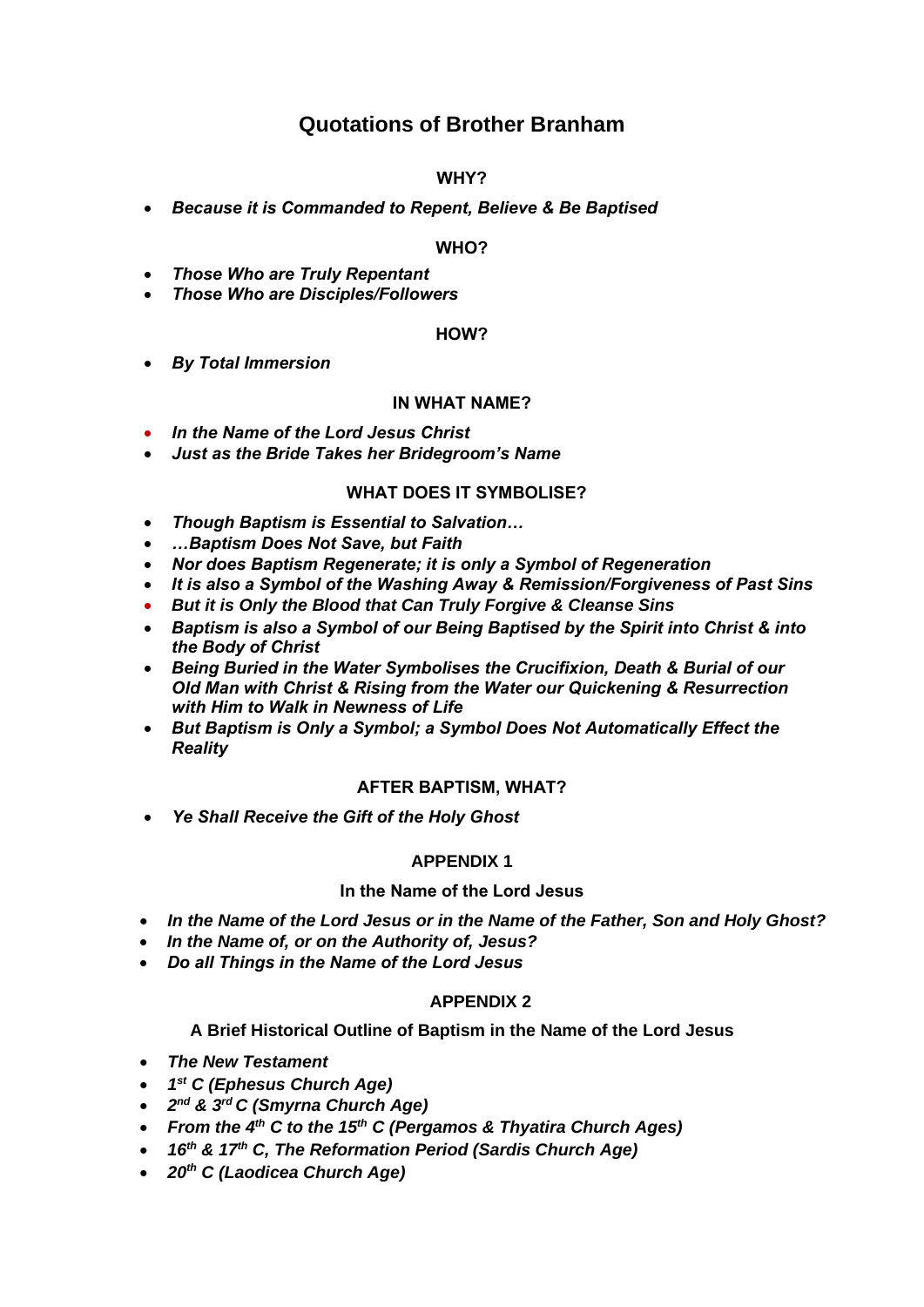# **WATER BAPTISM**

# **Scriptural Exposition**

# **1.**

# **WHY?**

#### *Because it is Commanded to Repent, Believe & Be Baptised*

- **Mk 16:15-16** Preach the gospel to every creature. *He that believeth and is baptised* shall be saved
- **Acts 2:38** *Repent* and *be baptised*

# *Because Repentance, Faith & Baptism are Foundational, Basic First Principles*

• **Heb 6:1-2** *Leaving the principles (= the elementary beginnings, the ABC)* of the doctrine of Christ… not laying again *the foundation of repentance* from dead works, and *of faith* toward God, *of the doctrine of baptisms*

#### **2. WHO?**

#### *Those Who are Truly Repentant*

- **Mk 1:4** John did preach *the baptism of repentance (Cp Acts 19.4)*
- **Lk 3:7-14** Then said he to the multitude that came forth to be baptised… *Bring forth fruits worthy of repentance*… and the people asked… What shall we do…?
- **Mt 3:6** And were baptised… *confessing their sins*
- **Acts 2:38** *Repent* and be baptised

#### *Those Who Believe with the Whole Heart*

- **Acts 2:41** *They that gladly received* his word were baptised
- **Acts 8:37** *If thou believest with all thine heart* thou mayest

#### *Those Who are Willing*

• **Acts 8:35-36** Philip… preached unto him Jesus… And the eunuch said, See, here is water; *what doth hinder me to be baptised?*

#### *Those Who are Disciples/Followers*

- **Jn 4:1** Jesus *made and baptised* more *disciples* than John
- **Mt 28:19-20** Go… teach (= *make disciples of*) all nations, *baptising them*… teaching them to observe all things whatsoever I have commanded you

#### **3. HOW?**

#### *With Water*

• **Jn 1:31** Therefore am I come baptising *with water*

#### *By Total Immersion in the Water*

- **Jn 3:23** John… was baptising in Aenon… *because there was much water there*
- **Acts 8:36-39** here is water; what doth hinder me to be baptised? … and they *went down*  both *into the water*… and when they were *come up out of the water…*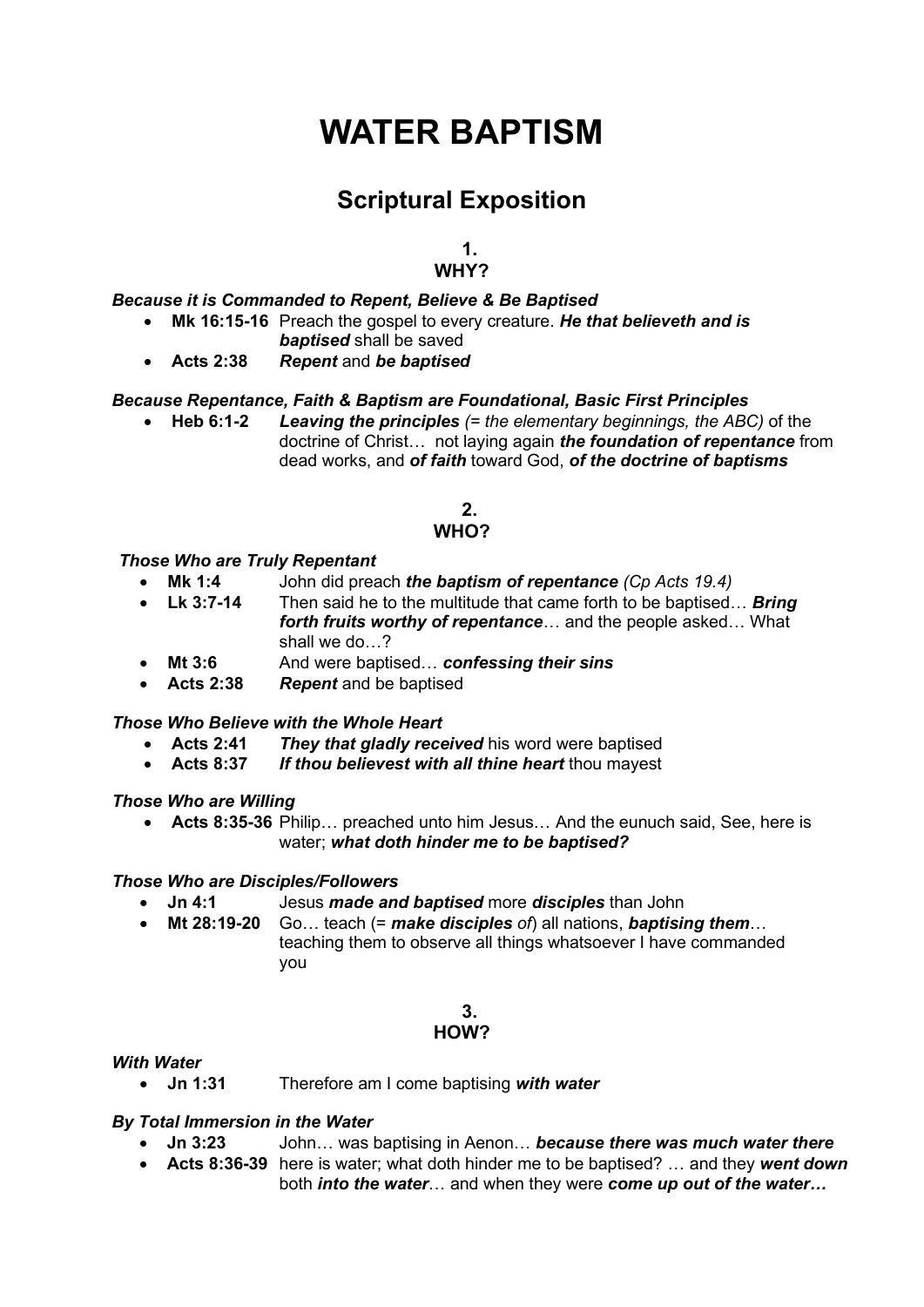- **Ro 6:3-4** we are *buried* with him by baptism
- **Col 2:12** *buried* with him in baptism

# **4.**

# **IN WHAT NAME?**

#### *In the Name of the Lord Jesus Christ*

- **Acts 2:38** Be baptised… *in the name of Jesus Christ* for the remission of sins
- **Acts 8:16** They were baptised *in the name of the Lord Jesus*
- **Acts 10:48** He commanded them to be baptised *in the name of the Lord*
- **Acts 19:5** They were baptised *in the name of the Lord Jesus*
- **Acts 22:16** Arise and be baptised and wash away thy sins *(How are we washed? In the name of the Lord Jesus, 1 Cor 6.11)*
- **1 Cor 1:13** Was Paul crucified for you? or were ye baptised in the name of Paul? *(The answer to the rhetorical question is, No; they were baptised in the name of the one who was crucified for them, Jesus Christ, not Paul.)*

#### *Just as the Bride Takes her Bridegroom's Name*

- **Isa 62:2,5** *thou shalt be called by a new name,* which the mouth of the Lord shall name… as the bridegroom rejoiceth over the bride, so shall thy God rejoice over thee
- **Jer 33:16** *this is the name wherewith she shall be called*, the LORD our righteousness *(i.e. Christ Jesus, 1 Cor 1:30)*
- **Rev 22:4** *his name* shall be in their foreheads
- **Eph 3:14-15** *our Lord Jesus Christ,* of whom the whole family in heaven and earth is named

# **5.**

# **WHAT DOES IT SYMBOLISE?**

#### *Baptism does not Itself Regenerate/Give New Birth; it is an External Symbol of the Internal Regenerating Work of the Word & the Spirit*

- **Jn 3:5** Except a man be *born of water (not literal water but the water of the Word; cp Eph 5:26) and the Spirit,* he cannot enter into the kingdom of God.
- **Ti 3:5** he saved us by *the washing of regeneration… of the Holy Ghost*
- **1 P 1:23** Being *born again… by the Word of God*

*Cp The birth of the 1st man was also by the Word (Gen 1:26-27) & by the Spirit (Gen 2:7).*

#### *Likewise, it also Symbolises the Washing Away & Remission/Forgiveness of Past Sins*

- **Mk 1:4** John did… preach the baptism of repentance *for the remission of sins*
- **Acts 2:38** Repent and be baptised… *for the remission of sins*
- **Acts 22:16** Arise and be baptised and *wash away thy sins*

*NB It not water but blood that remits sins (Lev 17:11; Heb 9:22; Rev 1:5).*

#### *Baptism also Symbolises our Being Baptised by the Spirit into Christ & into the Body of Christ*

- **Ro 6:3** *(we)* were *baptised into Jesus Christ*
- **Gal 3:27** As many of you as have been *baptised into Christ* have put on Christ
- **1 Cor 12:12-13** *as the body is one… so also is Christ.* For by one Spirit we are all *baptised into one body*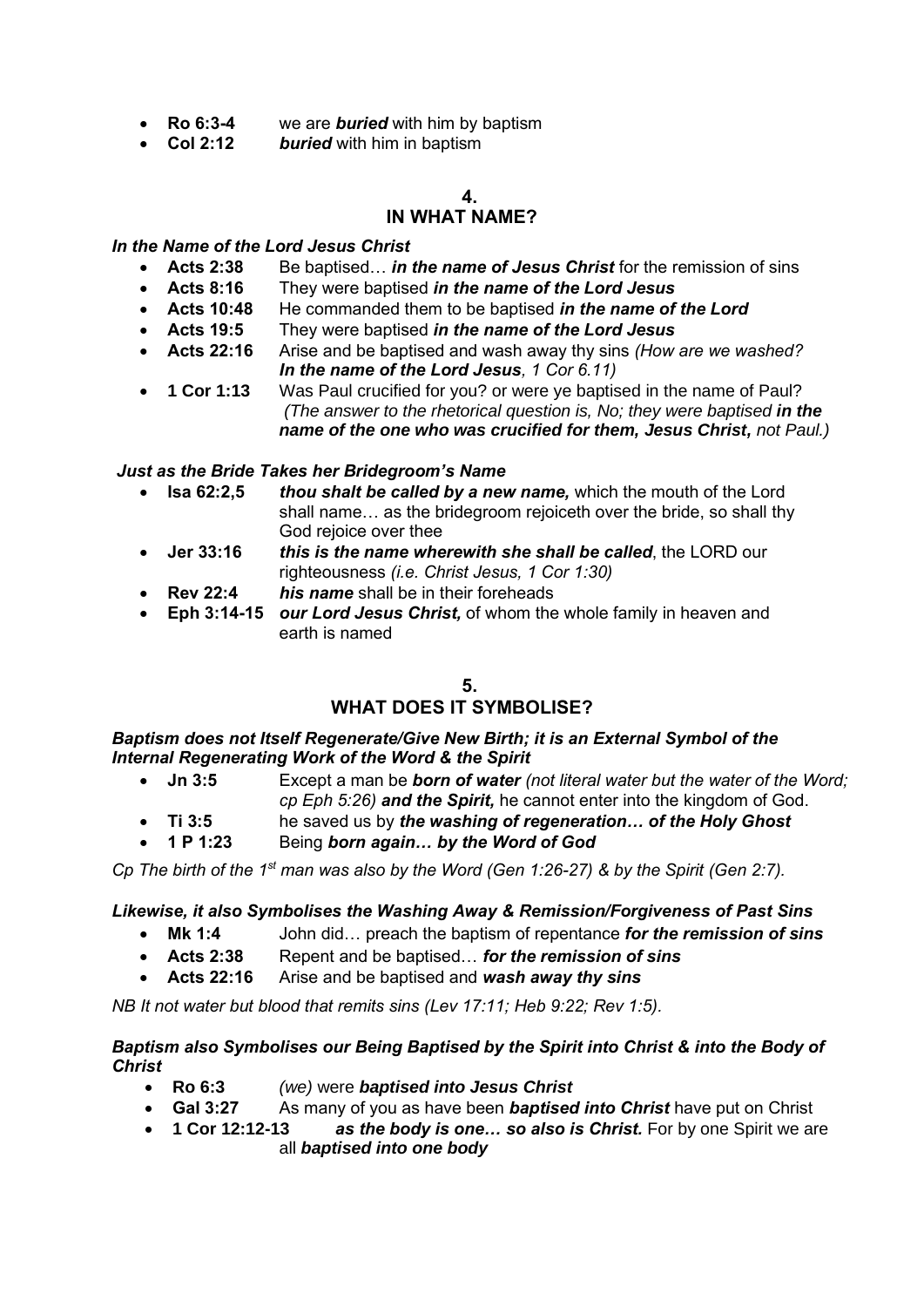#### *Going Under the Water Symbolises the Crucifixion, Death & Burial of our Old Man with Christ*

- **Col 2:12** *buried with him* in baptism
- **Ro 6:3-6** Know ye not, that so many of us as were baptised into Jesus Christ were baptised into His death? Therefore we are *buried with him* by baptism *into death*… we have been planted together in the likeness of his death… *our old man is crucified* with him, *that the body of sin might be destroyed*

#### *Rising Back out of the Water Symbolises our Quickening & Resurrection with Christ to Walk in Newness of Life*

- **Col 2:12** buried with him in baptism, wherein also *ye are risen with him* through the faith of the operation of God
- **Ro 6:4-5,8** buried with him by baptism into death that… we should *walk in new***ness of life.** For if we have been planted together in the likeness of his death, we shall be also *in the likeness of his resurrection*… Now if we be dead with Christ, we believe that *we shall also live with him*

# *But Baptism is Only a Symbol; a Symbol Does Not Automatically Effect the Reality*

• **Acts 8:13, 22-23** Simon… believed and… was baptised… (*but, Peter later said,*) Repent… of this thy wickedness… I perceive thou art in the gall of bitterness and in the bond of iniquity.

# **6.**

# **WHEN?**

### *Without Delay*

- **Acts 8:36** See, here is water; *what doth hinder me* to be baptised? …
- **Acts 16:31-33** And they said, Believe on the Lord Jesus Christ…And he… was baptised... *straightway*
- **Acts 22:16** *Why tarriest thou?* Arise and be baptised

#### *So, then…*

- **Acts 2:38** *Repent and be baptised*
- **Acts 8:36** *what doth hinder me* to be baptised?
- **1 P 3:21** baptism… *the answer (= the approving response) of a good conscience* toward God

#### **7. AFTER BAPTISM, WHAT?**

*Ye Shall Receive the Gift of the Holy Ghost*

- **Acts 2:38-39** Repent, and *be baptised*… in the name of Jesus Christ… *and ye shall receive the gift of the Holy Ghost*. For the promise is unto … as many as the Lord our God shall call.
- **Acts 19:1-6** … *they were baptised* in the name of the Lord Jesus. *And* when Paul had laid his hands upon them, *the Holy Ghost came on them…*

# *Let us Go on to Perfection*

• **Heb 6:1-2** Therefore, *leaving the principles* of the doctrine of Christ, *let us go on to perfection, not laying again the foundation* of repentance from dead works, and of faith toward God, *of the doctrine of baptisms*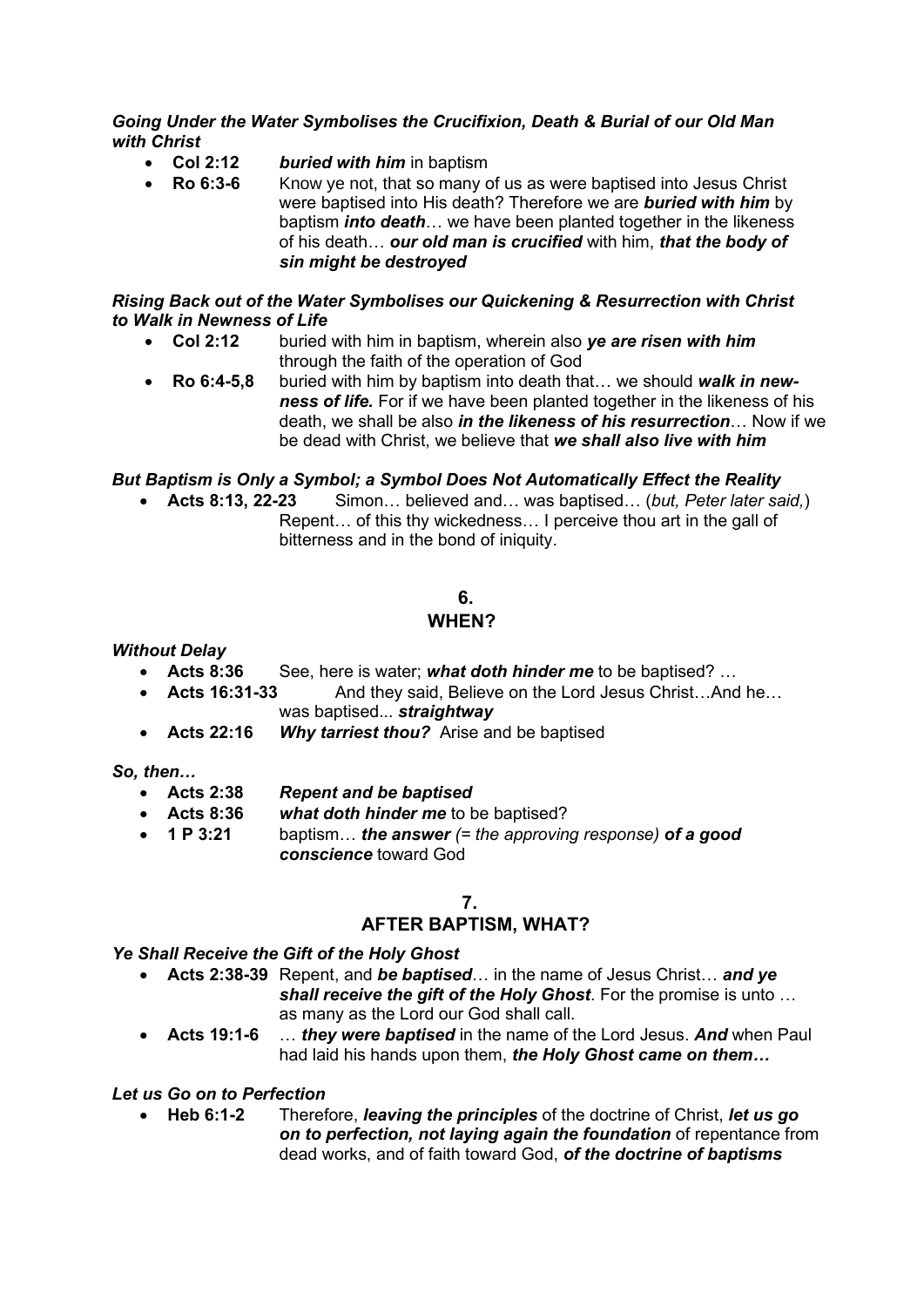# **Quotations of Brother Branham**

*Collected from The Table, & categorized under the headings of the Scriptural Exposition above.*

# **WHY?**

#### *Because it is Commanded to Repent, Believe & Be Baptised*

- *I wouldn't want to say it isn't essential*… Every commandment of God is essential… Jesus gave this statement in… Mark 16, "he that believeth and is baptised shall be saved." *54-0103M, par 30,33*
- Now, also the Church must teach baptism. You must be baptised. *That was the commission*. *60-0911E, par 117*
- "He that believeth and is baptised shall be saved, and he that believeth not shall be damned *(Mk 16.16)."* See, *you have to enter this baptism here. 61-0108, par 356*
- You say, "Well, baptism don't make any difference." *Well, then, why was it written?* Why did it make a difference to Paul? Why did it make a difference to all the rest of them? *63–1124M, par 136*

# **WHO?**

#### *Those Who are Truly Repentant*

- You've got to thoroughly be sorry for your sins. Then when you know that you're sorry for your sins and *then repentance* and be baptised in the Name of Jesus Christ… *61-0108, par 189*
- Now, *the first step is "repentance towards God." And then follows after that, is water baptism*… "Repent, and be baptized in the Name of Jesus Christ." See, *water baptism follows, showing that repentance was genuine*… *64-0802, par 87*
- *When you repent… you're a candidate then for the baptism*. *62-0204, par 53*
- Peter said, "Repent *(Acts 2.38)"*, first… *Do that first!* And your baptism in water is only *an outward profession of something that's been done inside of you. 62– 1007, par 115*
- I could baptize and baptize, but you only go down a dry sinner, come up a wet one; see, *until you have thoroughly repented. Repent, and then be baptized* in the Name of Jesus Christ. See? … *Repentance, and then be baptized* in the Name of Jesus Christ. *65-1128E, par 300*
- She said, "Well, I finally decided for you to go down and dunk me... You're going to fix me up this afternoon and dunk me, aren't you?" I said, "No ma'am. *Before I do that you got to get your heart right with God.* I wouldn't baptize you on no conditions; *you're still alive in the world yet. You got to be dead. We only bury dead people,* those who are dead in Christ and ready to rise to new life." *60-0610, par 58*

#### *Those Who are Disciples/Followers*

- *My first duty is my pledged love to Jesus Christ* when I was buried with him in baptism. *52–0715, par 5*
- If we say, "We believe on Jesus Christ, He saved us from sin, and we are baptized in the Name of Jesus Christ," why, we bring disgrace to Him, we do the things that's wrong and we'll have to pay for that… when we do that, *we are trying to profess one thing and do another. 65-1212, par 58*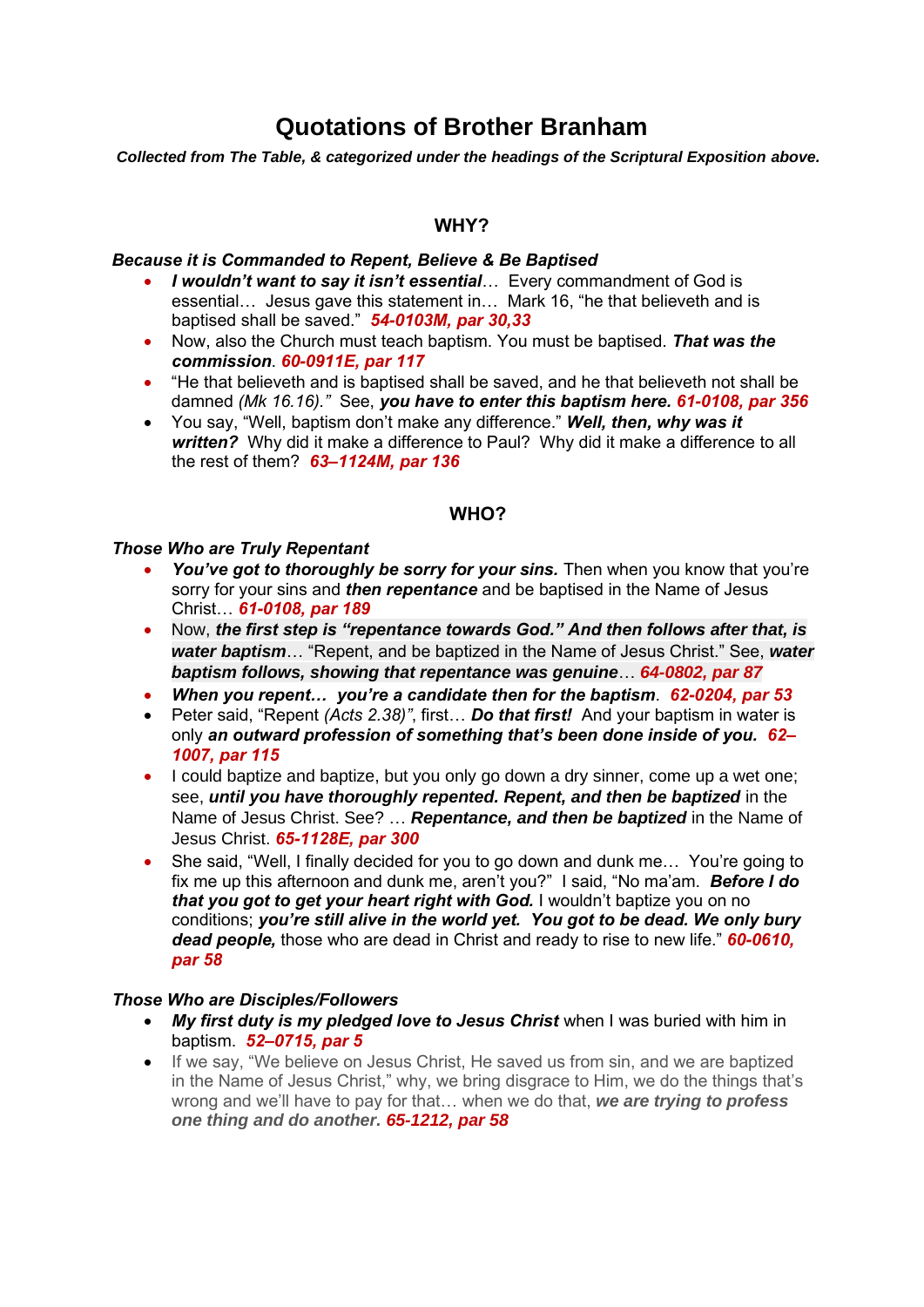# **HOW?**

#### *By Total Immersion*

- The word "baptizo" *(= the Greek word for "to baptise")*… means *to be buried and covered up*. *59-0823, par 188*
- In the Scriptures you are baptised *by immersing down under water… covered over.* Jesus was completely sealed away. He was put down in the ground… *Buried*… *59-0329, par 49-50*
- So I believe that the pattern has been laid down… *Never was anybody ever sprinkled; they were all immersed. 64-0823M, par 99*

# **IN WHAT NAME?**

#### *In the Name of the Lord Jesus Christ*

- There's a true baptism, there's a false baptism. *53-0609A, par 44*
- **Thus saith the Lord,** the baptism using the title of Father, Son and Holy Ghost is false. *Thus saith the Lord.* I command every one of you… that hasn't been baptised in the Name of Jesus Christ, be baptized again in the Name of Jesus Christ. *61-1112, par 157*
- *We stand today with Thus saith the Lord, that the water baptism in the last days is to be in the Name of Jesus Christ. 65-0725M, par 155*
- Now, watch closely. "Go ye therefore, teach all nations, baptizing them in the Name of the Father, and of the Son *(Mt 28.19)*…" Now, not, "*in the name of* the Father, *in the name of* the Son, *in the name of* the

Holy Ghost." That's the way people baptize... That's wrong. That's not Scriptural. And it isn't, "the *names* of the Father, Son, and Holy Ghost." It's, "in the *Name*," n-a-m-e, singular; Name… Now… we realize, then, there has to be one Name there, 'cause it said one Name.

Well, I want to ask you, which one of them names should we baptize in, then? Now, is "father" a name? No, so we couldn't baptize in the name of the Father 'cause "father" isn't a name, is it? ... Is "son" a name? … "Son" is not a name, is it? Well, "Holy Ghost" then… is it a name? No… See? … *there's three titles*, then, isn't it? … *they're not names.* So you couldn't use that for a name, 'cause there's no name to it at all to begin with… They are not names… I'm a father, I'm a son, I'm a human; but my name is William Branham. But reverend, prophet, or, reverend, elder, and minister, that's titles that belong to me... So when anyone says they was baptized in the name of Father, Son, and Holy Ghost, if they'd only think, it's not even… mentally right: a name of Father, Son, Holy Ghost.

Now… that you'll see that Peter had the revelation I'm trying to tell you, now look… Father, Son, Holy Ghost. That's what Matthew said. Ten days later Peter said, "Lord Jesus Christ." Now, see if these three titles isn't three names, or, the one Name of the three titles *61-0120, par 74-76,80-81,181*

- that same group of men *(i.e. the Chicago Ministerial Association)* said, "Brother Branham, if the Angel of the Lord told you… that, well, we'll believe it." I said, "If the Angel of the Lord said something contrary to that Word, it wouldn't be the Angel of the Lord. *62-0422, par 296-297*
- If you have took the titles, Father, Son, Holy Ghost… I say this with reverence and respect, but, to my way of seeing it, you are not baptised. You are not, for *you haven't carried out what He said*. *63-1124M, par 221*
- So I believe that the pattern has been laid down. *Every person in the Bible was baptized in the Name of Jesus Christ.* Never one time was anybody ever baptized in the name of the Father, Son, Holy Ghost. See? *64-0823M, par 99*
- *Question: Is the Name of Jesus Christ alright for baptism or have to be in the Name of the Lord Jesus Christ?*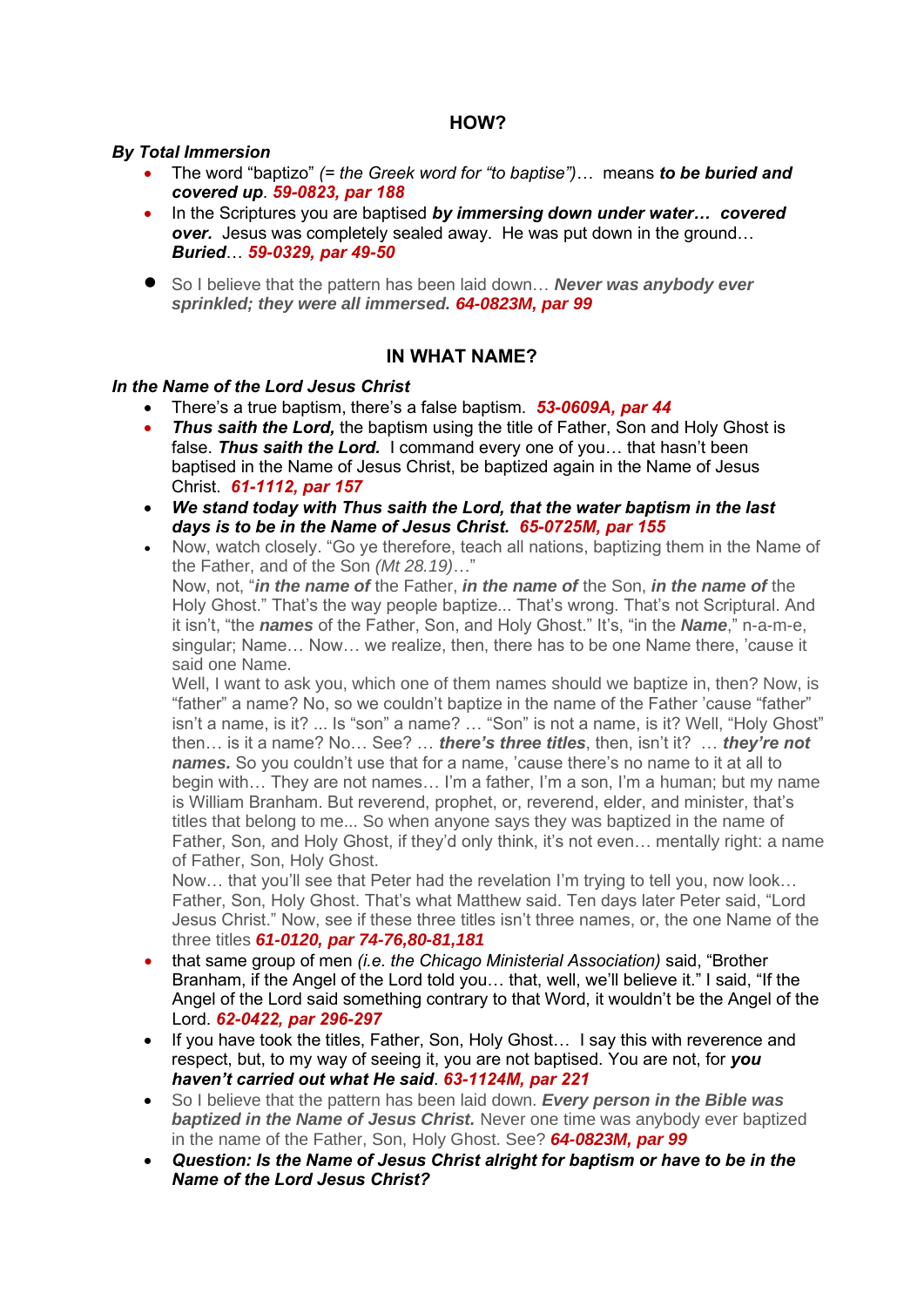Either one. I take it Lord Jesus Christ… Now, *just* the name of Jesus, like some of our brethren baptise, I differ there… *64-0823M, par 198-199*

• Now, when you Oneness brethren just baptize in the Name of Jesus, there's just many Jesuses... *61-0120, par 180*

*(See also "Questions & Answers on Hebrews", 57-0925, Q56 (re Mt 28.19), par 101-177)*

#### *Just as the Bride Takes her Bridegroom's Name*

- I know that there is many women in the world tonight, fine women... There is one of them that's my wife. She goes home with me. She wasn't my wife, to begin with; but *how she become my wife, she took my name.* He is coming. There is a lot of women, churches, in the world, but *He is coming for His Wife. She is called by His Name. 63-0323, par 378-379*
- I pray that all that will receive You at this time, in their hearts, will settle it forever... that they've finished with sin, that they will arise and make preparations now for public confession of baptism in the Name of Jesus Chris… *to show* they believe God has forgiven them, and *they take on the name of Jesus Christ. 63-0323, par 390*

# **WHAT DOES IT SYMBOLISE?**

# *Though Baptism is Essential to Salvation…*

- *I wouldn't want to say it isn't essential*… Every commandment of God is essential… Jesus gave this statement in… Mark 16, "he that believeth and is baptised shall be saved." *54-0103M, par 30,33*
- If anyone here, that has not been baptized in the Name of our Lord Jesus Christ, let me say to you, as God's servant, *baptism is essential to salvation.* "He that believeth and is baptised shall be saved *(Mk 16.16).*" *61-1105, par 294*

#### *…Baptism Does Not Save, but Faith*

- *You are not saved by water baptism. 54 -1024,150*
- *Water baptism does not save you*… *(it) is a commemoration* of the death, burial and resurrection of the Lord. *57– 0418, par 59*
- *I don't mean that the water baptism in Jesus' Name saves you*… *you're saved by faith*… through Christ. *61-0117, par 72*

#### *Nor does Baptism Regenerate; it is only a Symbol of Regeneration*

- I believe that different from what they *(i.e. the Oneness Pentecostals)* do. *They baptise in the Name of Jesus… for regeneration*… *I don't believe that.* I believe regeneration comes by the Blood of Jesus Christ, through the Holy Spirit… *Baptism is only an outward act to the inward work of 'generation of that done been done. 60-1206, par 96*
- I do not believe in being baptised in water to regeneration... because that omits the Blood. See? *You are baptised in water to show that regeneration has taken place. See? That's just a symbol of regeneration*… *64–0823M, par 67*
- *I don't believe in water baptism in the Name of Jesus Christ unto regeneration;* I believe the Blood is regeneration, see, not the water… And *that's where I different with the Oneness movement. Not baptizing to regeneration,* no *65-1128E, par 300*
- *to be baptised for regeneration, no, I don't believe that. 65-1212, par 69*

#### *Baptism is also a Symbol of the Washing Away & Remission/Forgiveness of Past Sins*

- We'll be burying people here in this baptismal pool, *for the remission of their sins. 53–0329, par 104*
- You've got to thoroughly be sorry for your sins. Then when you know that you're sorry for your sins and then repentance and be baptised in the Name of Jesus Christ *for*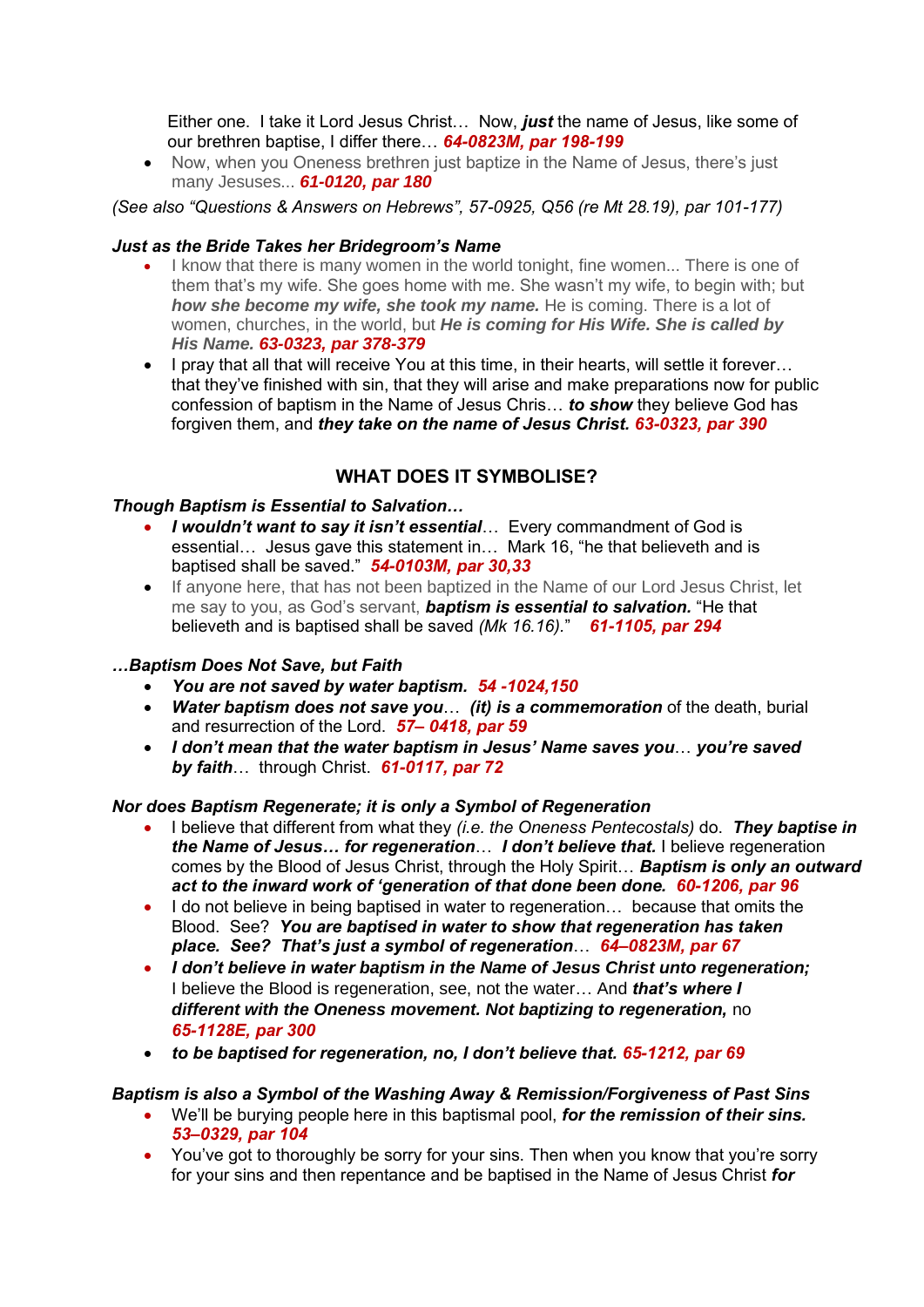#### *remission of your sins, and you shall receive forgiveness*… *61-0108, par 189*

- Now, if you… have believed on Him and confessed your sins, come forward… and you can be baptised in the Name of Jesus Christ *for the remission of your sins*. *61-1105, par 294*
- water baptism follows, showing that repentance was genuine. Or, *to "remit" our past sins, that has nothing to do with future sin.* It only remits. "Repent, and be baptized in the Name of Jesus Christ." What for? "Remission." *Taking away of past sin has nothing to do with the future. Just, your sin has been chopped off, what you did. 64-0802, par 87*
- *Water does not remit sins*; it's an answering towards a good conscience *(1 P 1.21)…* I believe you are… saved by accepting Jesus Christ. *64–0823M, par 71*

#### *But it is Only the Blood that Can Truly Forgive & Cleanse Sins*

- All our forms of baptism has nothing to do with it. *Without the shedding of Blood, there is no remission. It is the Blood of Christ that cleanses us*. *51-0727, par 50*
- I could go up here take each one of you and baptize you in the Name of the Lord Jesus Christ, that won't remit your sins. No, no!... I believe *it's the Blood that cleanses, not the water.* See? *65-1128E, par 300*
- Neither do I believe that the baptism of Jesus Christ (in the Name of Jesus Christ) in water does forgive your sins… *I do not believe that the water forgives sins.* Or, if it was, then Jesus died in vain… *It's only an ordinance of God to show you that you have been forgiven. 65-1212, par 69*

#### *Baptism is also a Symbol of our Being Baptised by the Spirit into Christ & into the Body of Christ*

- … not come in by letter, handshake, water baptism. But… *By one Spirit you are baptised into one Body. 51 -0727, par 43*
- How do you get in that Body? … By water baptism? No, sir… *By one Spirit we are all baptized into one Body,* and become members of that Body. *56–0603, par 150-1*
- By water baptism we are brought into a fellowship *(i.e. the fellowship of fellow believers).* But *by the baptism of the Holy Ghost we are brought into… being members of the Body of Christ*. *58-1007, par 14-15*
- You might put them in the church by water baptism, but *you'll never put them into Christ by water baptism. 61-0129, par 20*

#### *Being Buried in the Water Symbolises the Crucifixion, Death & Burial of our Old Man with Christ & Rising from the Water our Quickening & Resurrection with Him to Walk in Newness of Life*

- How do you become identified with Jesus Christ? First, you repent of what you've already done. And then you're identified with Him here in the pool… in baptism. For if *we are buried in Christ*, *we are identified to His death, burial and resurrection*… And if we be planted in His likeness, in His death, God gave us a promise: we'll be like him in the resurrection. *59-1220E, par 74*
- And what a beautiful time it is for baptism! Oh, my! The resurrection! *That's why we are baptised because that he raised again. 60-0417S, par 5*
- *We are buried with the Lord in baptism… As He died, we are buried into His death; raised to His resurrection, to walk in newness of life. 60-1211, par 344*
- *We follow Jesus to His death, burial… and resurrection*… through baptism… *We die out to the things of the world*… Buried with him in baptism, raised with Him in resurrection. *Our spirits live up above the things of the world. 62– 0513E, par 125*
- When we accept Him as a personal Saviour, then *we go to the grave with Him* in baptism, and we die with Him. If you don't, you shouldn't be buried. So when you're…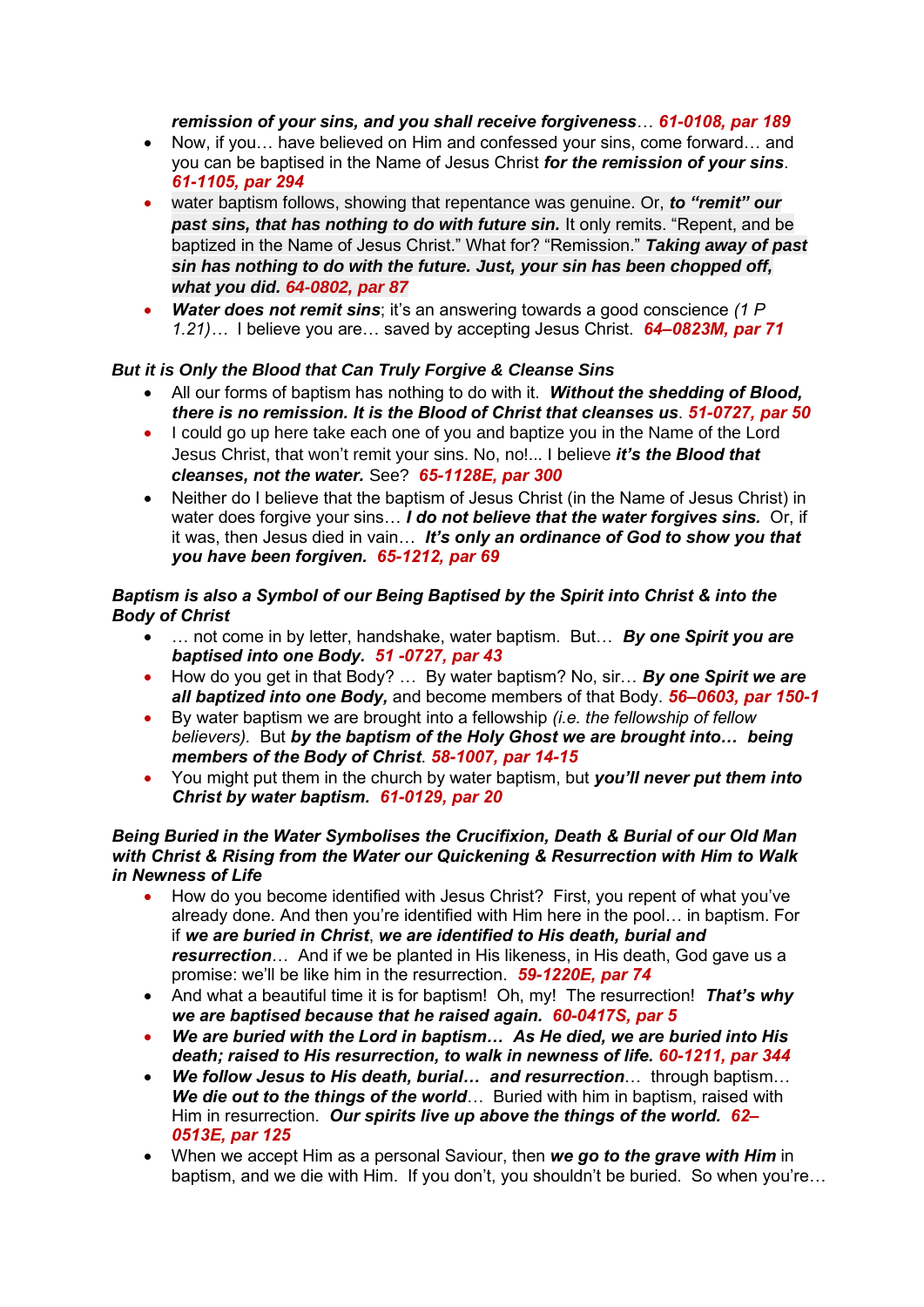buried with Christ in baptism, *we are also risen with Him in the resurrection… raised up from a life of sin and setting with Him in heavenly places. 62–0518, par 57*

- And then identifying the yourself with Him in baptism, that, as He died and rose again, so are *you buried in His Name, to rise in newness of life, to walk as a new creature in Christ. 63–1028, par 81*
- Just like the ceremony for baptism, and *you're buried with him then, and you rise and walk away with a new life.* See? You might not feel like it, but you believe it. Just keeps staying with it; finally, after a while, you find out you got a new life. *64- 0412, par 277*

### *But Baptism is Only a Symbol; a Symbol Does Not Automatically Effect the Reality*

- **The baptism is only a form** to show the world (or the congregation that you're with) that you before witnesses have believed… *54-0103M, par 30,33*
- Baptism is *an outward expression that an inward work* of grace *has been done. 59-0329, par 9*
- These *(i.e. the emblems in the communion service)* are *symbols just like baptism*. *59-0628E, par 57*
- Now, you remember, your baptism is *only an outward expression* that something has happened down here. *60-1211, par 341*
- Peter said, "Repent *(Acts 2.38)"*, first… Do that first! And your *baptism in water is only an outward profession of something that's been done inside of you. 62– 1007, par 115*
- And *water baptism is an outward expression to show that something inwardly has happened, because water has no virtue; it's just a symbol…* There'll be thousands there that's been baptized in Jesus' Name. You just go down a dry sinner and come up a wet one… I believe that *it's only in an outward expression showing that a inward work* of grace *has been done*. *64–0823M, par 87,100*
- I could baptize and baptize, but you only go down a dry sinner, come up a wet one; see... *65-1128E, par 300*

# **AFTER BAPTISM, WHAT?**

#### *Ye Shall Receive the Gift of the Holy Ghost*

- You don't have to be baptised to receive the Holy Ghost, because *you can receive the Holy Ghost when the heart's right*… because on Acts 2 Peter gave a formula… But then in Acts 10.49, God… give the Gentiles the baptism *(i.e. of the Holy Ghost)* before they were ever baptised… So… it's the condition of your heart. *54-0103M, par 42*
- There are those that are to enter into the baptism of water. And we pray that Your Holy Spirit will fill them with his presence if they haven't already received such. May they become sealed away from the things of the world, and filled with the Spirit of God, in divine love of God and with fellowship with all men. *59-0823, par 28*
- Grant, Lord, that those who goes into the water, not one of them will go into the water tonight without coming out with the baptism of the Holy Ghost. *60-1126, par 57*
- And you might *receive Christian baptism, that you might receive the Holy Ghost*. *61–0219, par 78*
- when you know that you're sorry for your sins and then repentance and be baptised in the Name of Jesus Christ for remission of your sins, *and you shall* receive forgiveness, *receive the Holy Ghost*. *61-0108, par 189*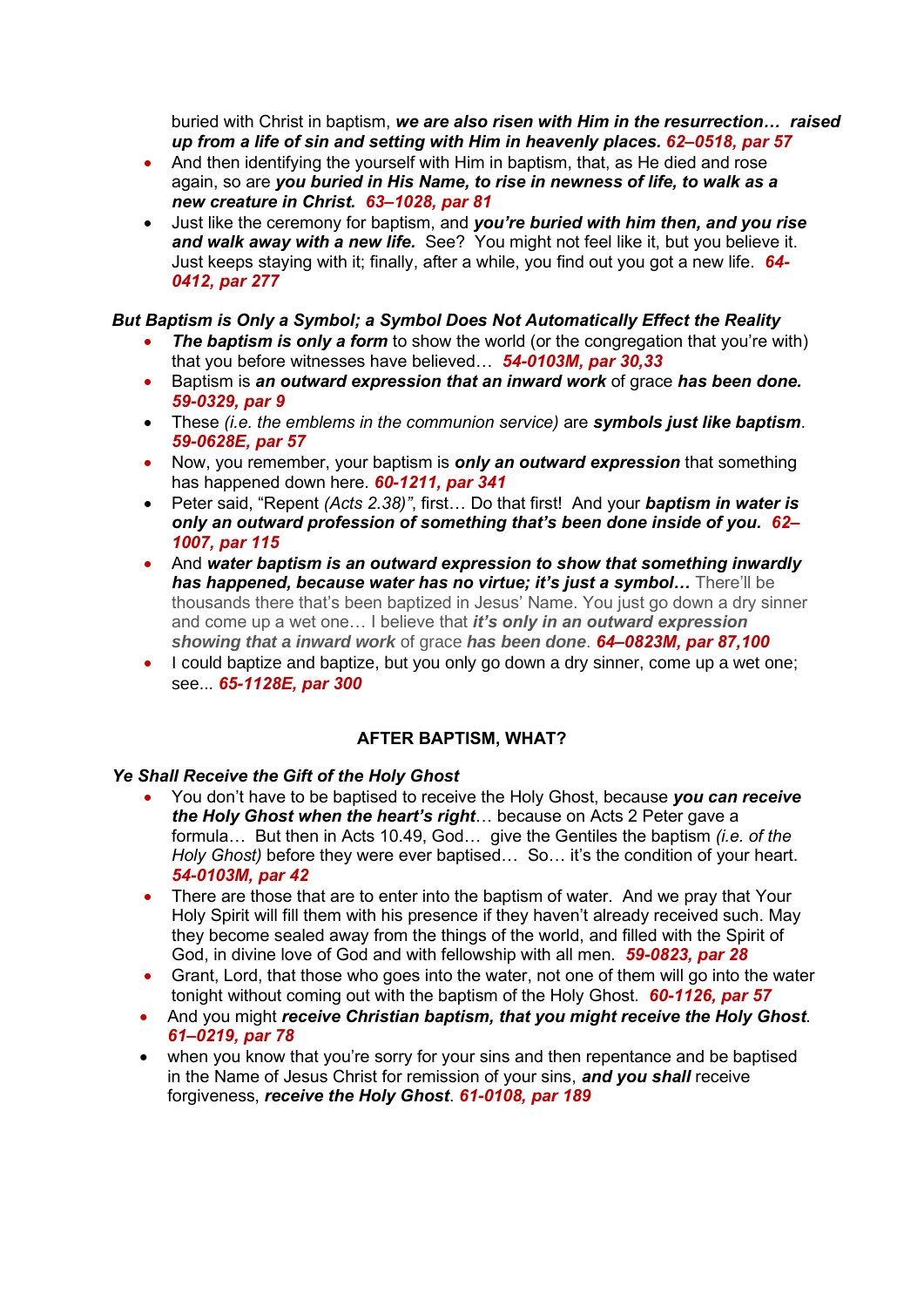# **APPENDIX 1**

#### **IN THE NAME OF THE LORD JESUS**

#### **In the Name of the Lord Jesus or in the Name of the Father, Son and Holy Ghost?**

Shortly after the resurrection, on a mountain in Galilee, Jesus told Peter and the other disciples to, "Go and teach all nations, baptising them in the name of the Father, and of the Son, and of the Holy Ghost" (Mt 28:19). Some therefore say that baptism should be in the trinitarian formula.

But this does not stand up to closer investigation.

Why did Peter exhort the penitent listeners on the day of Pentecost to be baptised in the name of the Jesus Christ? How do we reconcile Matthew 28.19 and Acts 2.38? The Bible cannot contradict itself.

It is unthinkable that Peter should blatantly and consciously disobey the clear command given by the resurrected Lord only a few days before. So, was his theology all mixed up? Was this the impetuous act of misguided, unthinking self-will?

No. Peter knew exactly what he was doing.

- Shortly before Pentecost, he had been given the revelation of Who Jesus was, that He was the Christ. At that same time Jesus said He would give Peter the keys of the kingdom of heaven (Mt 16.16-18).
- On the day of Pentecost, he was filled with the Holy Ghost, the Spirit of truth, Whom Jesus had promised would guide His disciples into all truth (Jn 16.13).

Why, then, on the day of Pentecost, in apparent contradiction of Jesus' express command to baptise in the name of the Father, and of the Son, and of the Holy Ghost, did he command the Jews to be baptised in the name of Jesus Christ?

Because Peter had the revelation of what the name of the Father, Son and Holy Ghost was.

- Firstly, Father, Son, and Holy Spirit are not *names* but *titles*.
- Secondly, "name" in Matthew 28.19 is *singular, not plural*. This means that the name of the Father, Son, and Holy Ghost must be *one*.
- So, when Peter baptised in the name of Jesus Christ, he was in effect saying that Jesus Christ was that one name referred to in Matthew 29.19.

One final observation. On the resurrection evening, speaking of that same worldwide evangelistic ministry later spoken of again in Matthew 28.19, Jesus said that repentance and remission of sins should be preached *in His name* among all nations (Lk 24:46-47). This tallies with Acts 2:38 where remission of sins is explicitly linked with repentance and baptism *in the name of Jesus Christ.*

#### **In the Name of the Lord Jesus or on the Authority of the Lord Jesus?**

To explain the apparent contradiction between the practice of the early church and Matthew 28.19, some claim "in the name of" means "on the authority of" Jesus, without the need to actually quote His name when baptising.

But this is clearly refuted by Acts 19.13.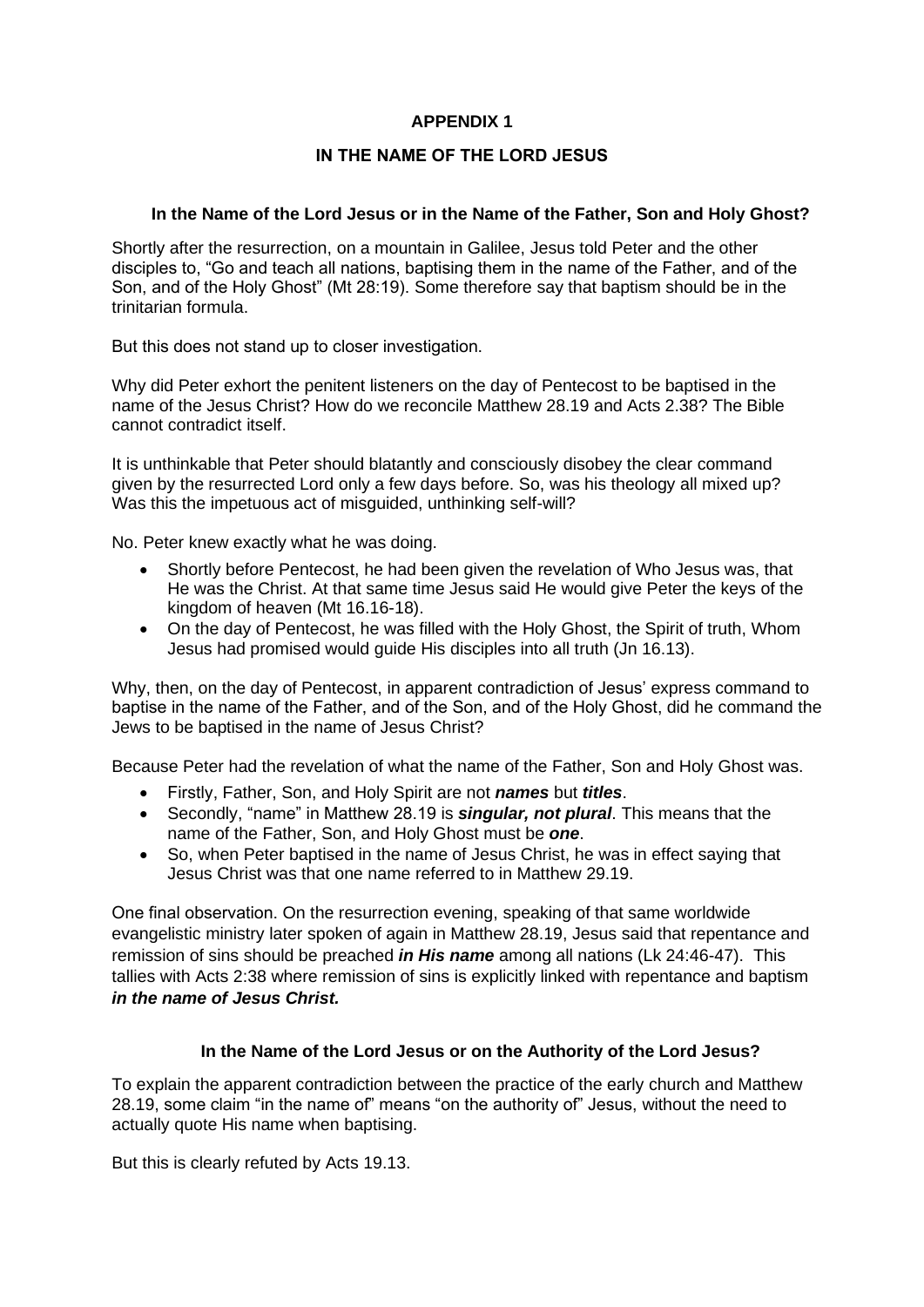*Then certain of the vagabond Jews, exorcists, took upon them to call over them which had evil spirits the name of the Lord Jesus, saying, We adjure you by Jesus whom Paul preacheth.*

These exorcists were copying Paul, so he must have audibly called over the demon possessed the name of the Lord Jesus.

Now, if Paul cast out devils in Ephesus by audibly declaring the name of the Lord Jesus (as opposed to on the authority of that Name), why would it be any different when in the selfsame location he baptised the Ephesian believers *"in the name of the Lord Jesus"* (Acts 19.5)?

# **Do All Things in the Name of the Lord Jesus**

Water baptism and exorcisms are not the only things in the New Testament to be done in the name of Jesus. That name is the highest name, the only name by which we receive salvation and remission of sins (Acts 4:12; 10:43; Phil 2:9-11). In fact, Colossians 3:17 says, *"whatsoever ye do in word or deed, do all in the name of the Lord Jesus."*

Some examples are listed below.

#### *Meeting/Gathering*

• **Mt 18:20** For where two or three are *gathered together in my name*

#### *Praying*

- **Jn 14:13-14** whatsoever ye shall *ask in my name*... If ye shall *ask* any thing *in my name*, I will do it.
- **Jn 15:16** I have chosen you, and ordained you… that whatsoever ye shall *ask* of the Father *in my name*, he may give it you.
- **Jn 16:23-24,26** Whatsoever ye shall *ask* the Father *in my name*, he will give it you. Hitherto have ye *asked* nothing *in my name*: ask, and ye shall receive… At that day ye shall *ask in my name*

#### *Speaking/Preaching/Teaching*

- **Lk 24:47** that repentance and remission of sins should be *preached in his name*
- **Acts 4:17-18** let us straitly threaten them, that they *speak* henceforth to no man *in this name*. And they called them, and commanded them not *to speak* at all nor *teach in the name of Jesus*.
- **Acts 5:28** Did not we straitly command you that ye should not *teach in this name*?
- **Acts 5:40** when they had called the apostles, and beaten them, they commanded that they should not *speak in the name of Jesus*
- **Acts 9:27** Barnabas… declared unto them how… he had *preached* boldly at Damascus *in the name of Jesus*.
- **Acts 9:29** And he *spake* boldly *in the name of the Lord Jesus*

#### *Healing/Praying for the sick*

- **Acts 3:6,16** Peter said… *In the name of Jesus Christ of Nazareth rise up and walk …* And *his name* through faith in his name *hath made this man strong*
- **Acts 4:7,10** they asked, By what power, or *by what name, have ye done this*? … Be it known unto you all… that *by the name of Jesus Christ of Nazareth*… even by him *doth this man stand here before you whole*. …
- **Jas 5:14** Is any sick among you? let him call for the elders of the church; and let them *pray* over him, *anointing* him *with oil in the name of the Lord*: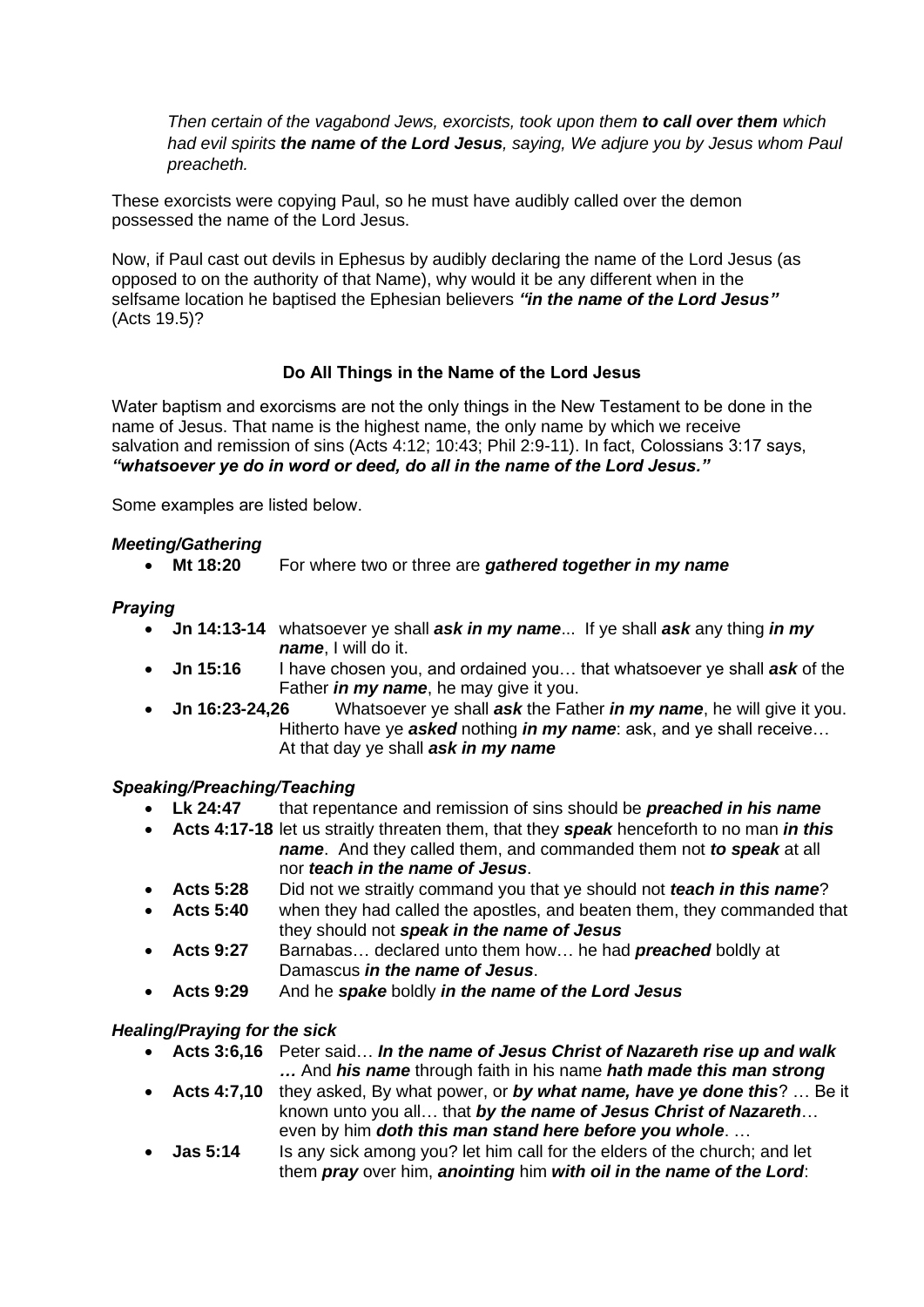# *Casting out devils*

- **Mt 7:22** Many will say to me in that day, Lord, Lord, have we not… *in thy name…cast out devils*?
- **Mk 16:17** *In my name shall they cast out devils*
- **Lk 9:49** Master, we saw one *casting out devils in thy name*;
- **Lk 10:17** Lord, even *the devils are subject unto us through thy name.*
- **Acts 16:18** Paul, being grieved, turned and *said to the spirit, I command thee in the name of Jesus Christ to come out* of her.

#### *Signs & Wonders*

- **Mt 7:22** Many will say to me in that day, Lord, Lord, have we not *prophesied in thy name*? … and *in thy name done many wonderful works*?
- **Mk 9:38-39** John answered him, saying, Master, we saw one *casting out devils in thy name*, and he followeth not us: and we forbad him, because he followeth not us. But Jesus said, Forbid him not: for there is no man which shall *do a miracle in my name*, that can lightly speak evil of me
- **Acts 4:30** By stretching forth thine hand to heal; and that *signs and wonders* may be *done by the name of thy holy child Jesus*.

#### *Other Examples*

- **Mt 18:5** whoso shall *receive one such little child in my name* receiveth me.
- **Mk 9:41** whosoever shall *give you a cup of water to drink in my name*, because ye belong to Christ, verily I say unto you, he shall not lose his reward.
- **Acts 4:12** Neither is there salvation in any other: for there is *none other name* under heaven given among men, *whereby we must be saved*.
- **1 Cor 1:10** Now I *beseech* you, brethren, *by the name of our Lord Jesus Christ*, that ye all speak the same thing, and that there be no divisions among you
- **1 Cor 5:4-5** *In the name of our Lord Jesus Christ*, when ye are *gathered together*… with the power of our Lord Jesus Christ, *to deliver such an one unto Satan*
- **1 Cor 6:11** ye are *washed*, but ye are *sanctified*, but ye are *justified in the name of the Lord Jesus*, and by the Spirit of our God.
- **Eph 5:20** *Giving thanks* always for all things unto God and the Father *in the name of our Lord Jesus Christ;*
- **2 Th 3:6** we *command* you, brethren, *in the name of our Lord Jesus Christ*, that ye withdraw yourselves from every brother that walketh disorderly, and not after the tradition which he received of us.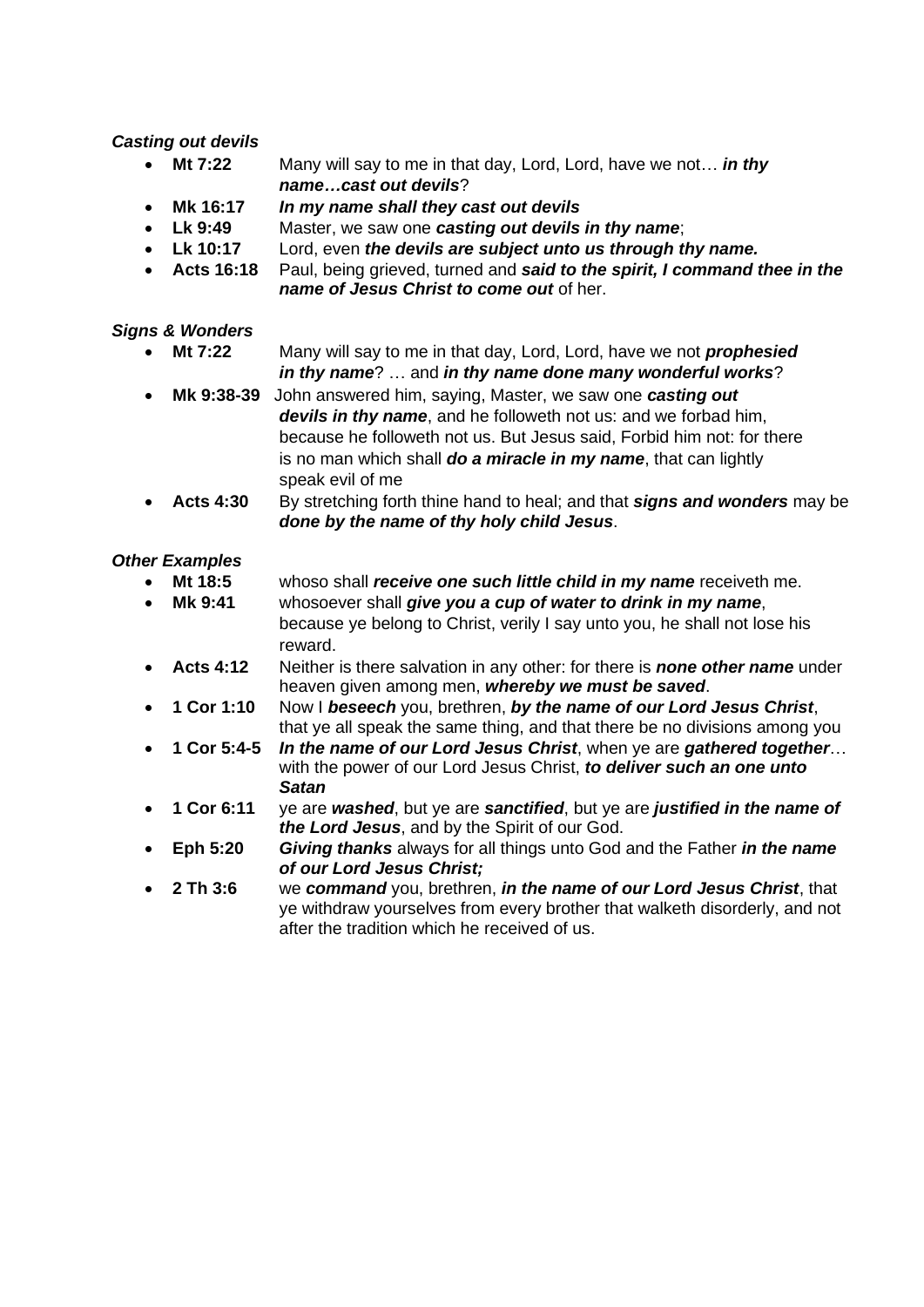# **APPENDIX 2**

# **A BRIEF HISTORICAL OUTLINE OF BAPTISM IN THE NAME OF THE LORD JESUS**

### *The New Testament*

• All examples of baptisms, where a formula is specified, are in the name of Jesus Christ or the Lord Jesus.

# *1 st C (Ephesus Church Age)*

- Outside the New Testament, there are no historical examples in the 1<sup>st</sup> C of any other formula than the name of the Lord Jesus.
- An example of a baptism in Rome in AD 100 in that name was reported in Time Magazine, 5 December 1955 ("The Oldtime Religion"):

*The deacon raised his hand, and Publius Decius stepped through the baptistry door. Standing waist-deep in the pool was Marcus Vasca the wood-seller. He was smiling as Publius waded into the pool beside him. "Credis (Do you believe)...?" he asked. "Credo (I believe)," responded Publius. "I believe that my salvation comes from Jesus the Christ, Who was crucified under Pontius Pilate. With Him I die that with Him I may have Eternal Life." Then he felt strong arms supporting him ~ he let himself fall backward into the pool, and heard Marcus' voice in his ear - "I baptize you in the Name of the Lord Jesus"— as the cold water closed over him.*

# *2 nd & 3rd C (Smyrna Church Age)*

- Baptism in the name of the Lord Jesus was widespread up until the  $3<sup>rd</sup>$  C.
- In fact, all historical authorities agree that baptism using the trinitarian formula was a later development and that the New Testament practice of baptism in the name of the Lord Jesus Christ continued into the  $2^{nd}$  &  $3^{rd}$  C and even beyond alongside the rise and growing spread of the trinitarian formula.

# *From the 4th C to the 15th C (Pergamos & Thyatira Church Ages)*

- The [Catholic](/wiki/Roman_Catholic_Church) Church said only baptisms using the trinitarian formula were valid.
- It did accept, however, that early theologians considered baptism in the name of the Lord Jesus to be acceptable. For example, [Thomas Aquinas](/wiki/Thomas_Aquinas) claimed that the apostles baptised in the name of Jesus alone "by special dispensation." He even mentioned those who baptised in His name.
- The 1964 Vatican II edition of English Catholic Bible Catechism states that only in the  $4<sup>th</sup>$ C did the formula, "in the name of the Father, and of the Son, and of the Holy Spirit" become customary.
- In the  $4<sup>th</sup>$  C, however, the followers of Priscillian baptised in Jesus' name. Priscillian was executed by the secular authorities at the instigation of the official church, to the great distress of the godly Martin of Tours. But his influence continued in the  $6<sup>th</sup>$  &  $7<sup>th</sup>$  C.
- The death penalty was declared in the Byzantine (Eastern Roman) Empire in 529AD for those who baptised in Jesus' name.
- In the 11<sup>th</sup> C a schism resulted in the formation of the Orthodox Church. Until the Reformation, the teachings of the Roman Catholic Church in western Europe and the Orthodox in the east prevailed.)